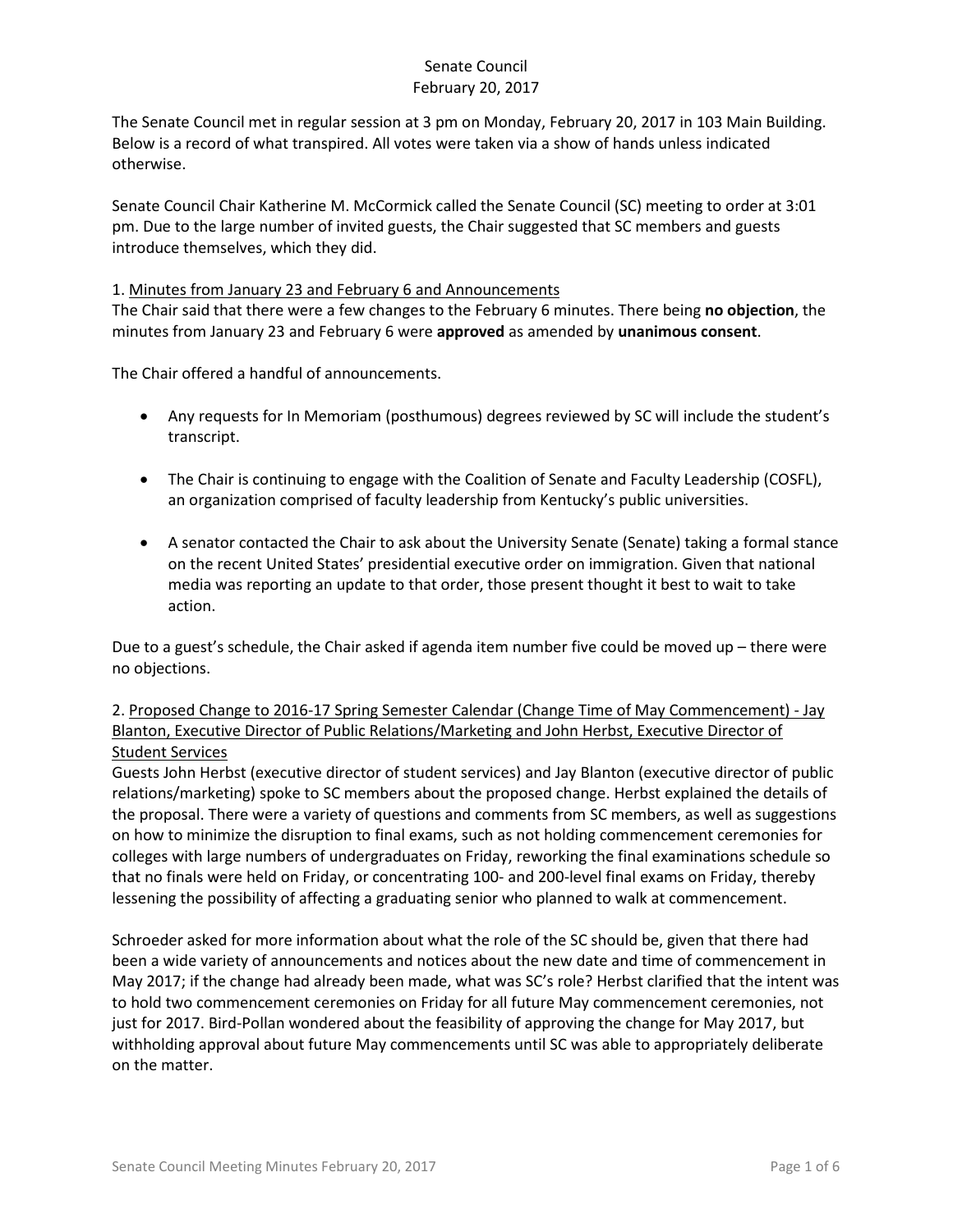Wood **moved** that the SC not disapprove the proposal for four commencement ceremonies (two on Friday and two on Sunday) in May 2017 but reserved the right to review a proposal for a permanent change for future May commencement ceremonies. Cross **seconded**. Reid commented that there were a number of students upset about the change and some families were forced to change travel and lodging plans to accommodate the new May schedule. Blonder expressed concern that some students would not be aware of the change, nor would many faculty. She passed along a suggestion that the Ombud send out notice of the different commencement schedule for May 2017.

Many SC members noted that while they supported the proposed change in principle, it was unfortunate that no one had reached out to SC prior to the change in order to solicit the SC's input and approval. Blanton apologized, noting that the communications were not right for this particular effort and it would be done better next time. There were additional questions and comments from SC members.

A **vote** was taken and the motion **passed** with none opposed.

## 3. Change to Midterm Grading Deadline (Proposed Changes to *Senate Rules 6.1.3.A.1* ("Academic Evaluation"))

Guest Anna Bosch (AS/Linguistics, associate dean for undergraduate programs) explained the rationale behind the change. The net result would be an additional 72 hours for faculty to grade exams and include them in midterm grade reports; the amount of time a student has to drop the class would decrease by one business day, although students would still have over a month to withdraw from a course.

Cross **moved** to change *Senate Rules 6.1.3.A.1* so that instead of midterm grades being due on the Friday of the end of the ninth week for fall and spring semesters, midterm grades would be due at the end of the Monday following the end of the ninth week. Schroeder **seconded**. After a comment by Grossman, Cross **amended the motion** to indicate that the SC would act on behalf of the Senate for the spring 2017 semester, but that the language would still go to Senate in March for a final change. Schroeder **agreed** to this modification. A **vote** was taken and the motion **passed** with none opposed.

## 5. Proposal from Academic Excellence for Procedures to Transition Students in an Undeclared Status to Colleges – Interim Assistant Provost for Academic Enrichment Phil Kraemer and Associate Provost for Academic Excellence Kirsten Turner

Guests Phil Kraemer (interim assistant provost for academic enrichment), assisted by Kirsten Turner (associate provost for academic excellence), explained the two requests. First request involved students described as "undeclared (UNUS) and who are currently enrolled in the former Undergraduate Education College," and who remain in this status on February 24, 2017 (because they have not yet chosen a home college). Specifically, the request was to allow Kraemer, in his dual roles as interim assistant provost for academic enrichment and interim academic officer for undergraduate education and Adrienne McMahan (interim assistant provost for student and academic support) to administratively move these students into a college in which the students are admissible and for which their current coursework best aligns with the college's degree programs and is best suited for the students' individual needs. Kraemer and Turner answered questions from SC members.

Schroeder **moved** that the SC waive, on a one-time basis and on behalf of the Senate, relevant *Senate Rules* (*SR*), such as *SR 4.2.1* and *SR 4.2.4* (that indicate the decision to transfer a student into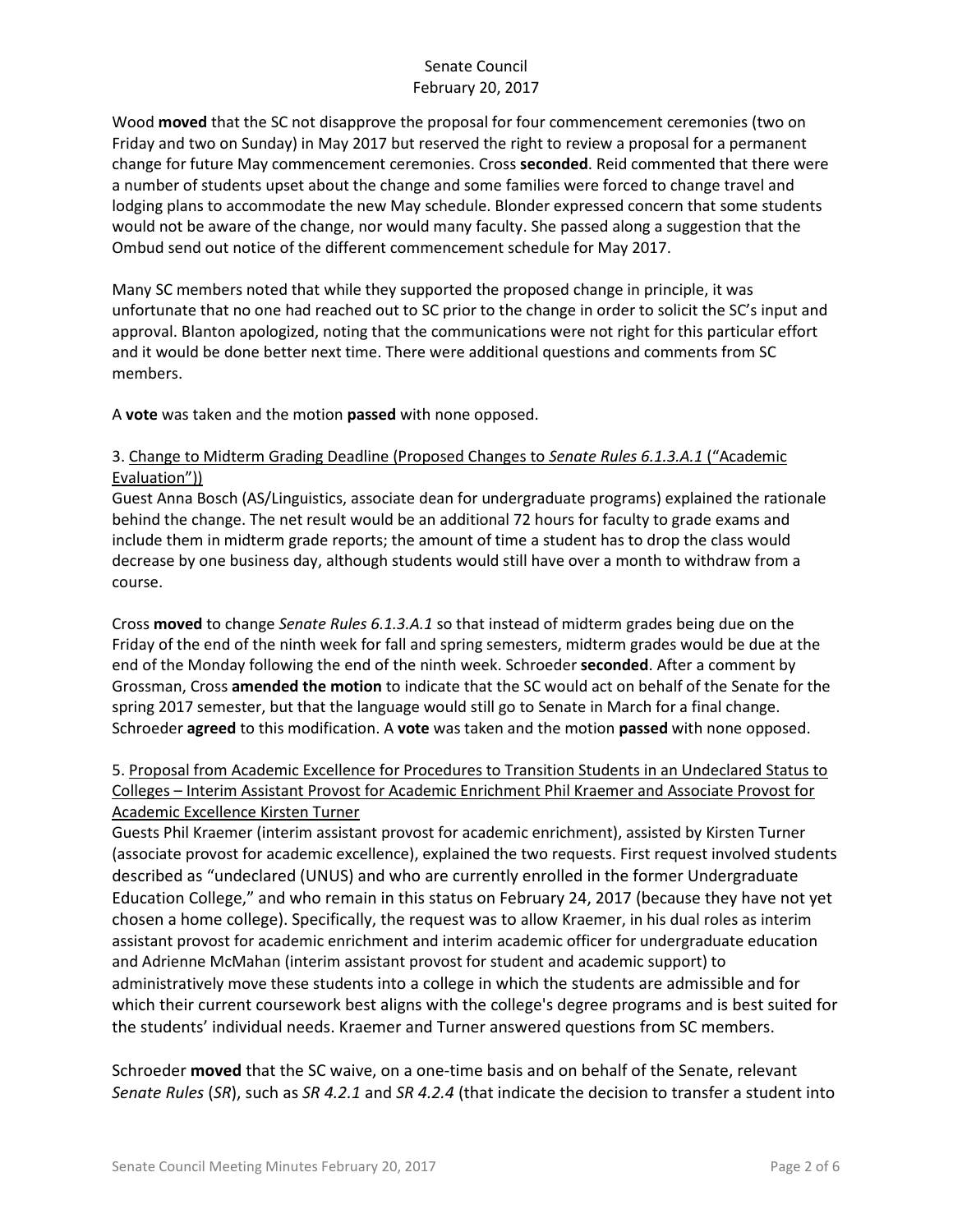a college is the decision to be made by the student) in order to allow the Interim Academic Officer of Undergraduate Education and the Interim Assistant Provost for Student and Academic Support to administratively move University-admitted but college-unregistered students who have not registered in a college and are currently registered in an undeclared status (UNUS) prior to registration in a college, to colleges in which the students are admissible and to which the students are otherwise best academically aligned, with an end date of this waiver being June 1, 2017. Mazur **seconded**. The Chair reiterated that the day's actions were to provide students immediate assistance, although more formal changes would be proposed for SC to consider to take care of longer term considerations. The motion to waive would be done on behalf of Senate due to timing issues. A **vote** was taken and the motion **passed** with none opposed.

Kraemer then moved to the next issue, a calendar change. He explained all currently collegeunregistered students who have not registered in a college and are currently registered in an undeclared status (UNUS) who remain outside of a college students can theoretically be registered within a college before the deadline of February 26, 2017 (as codified in the spring 2017 academic calendar). However, there may be instances where it is not possible to transfer a student into a college prior to that deadline. In these instances, the Interim Academic Officer of Undergraduate Education (IAOUE) and the Interim Assistant Provost for Student and Academic Support (IAPSAS) would like the ability to continue working with and on behalf of the student beyond the date of February 26.

Schroeder **moved** that SC waive the academic calendar restriction so that if a case arises where a decision cannot be made by February 26, 2017 about transferring a college-unregistered student (who has not registered in a college and is currently registered in an undeclared status (UNUS)) into a college, either the IAOUE or the IAPSAS may help a student during the period of February 27 – April 19. The IAOUE and the IAPSAS further request that this calendar waiver be documented only in the SC minutes (and then reported to the Senate), because changing the academic calendar posted online could be confusing to other students. Mazur **seconded**. After a few comments, a **vote** was taken and the motion **passed** with none opposed.

Mazur (co-chair of the Senate's Rules and Elections Committee (SREC)), who was participating via speakerphone, asked to present her agenda items next and there were no objections.

4. Committee Reports

c. Senate's Rules and Elections Committee (SREC) – Joan Mazur and Davy Jones, Chairs i. Update on Recent Activities

Mazur explained that the SREC had finished its review of the 2014-2016 changes to the Senate Rules. They would be updated soon and posted on the Senate's website.

### ii. Recommendation Regarding Provost Tracy's Communication of February 13, 2017 (Appointment as Interim Academic Officer for Undergraduate Education)

Mazur explained the request by the SREC for the SC to clarify Provost Tim Tracy's communication of February 13, 2017. The **motion** from the SREC was that the SC affirm via motion that the Provost's phrase "Academic Administrator for Undergraduate Education" in his Feb. 13, 2017 response to the Senate Council's Jan. 23, 2017 means to be referring to the individual authorized by *Senate Rules* to make academic decisions about students who are not (or were not) registered in a college. Because the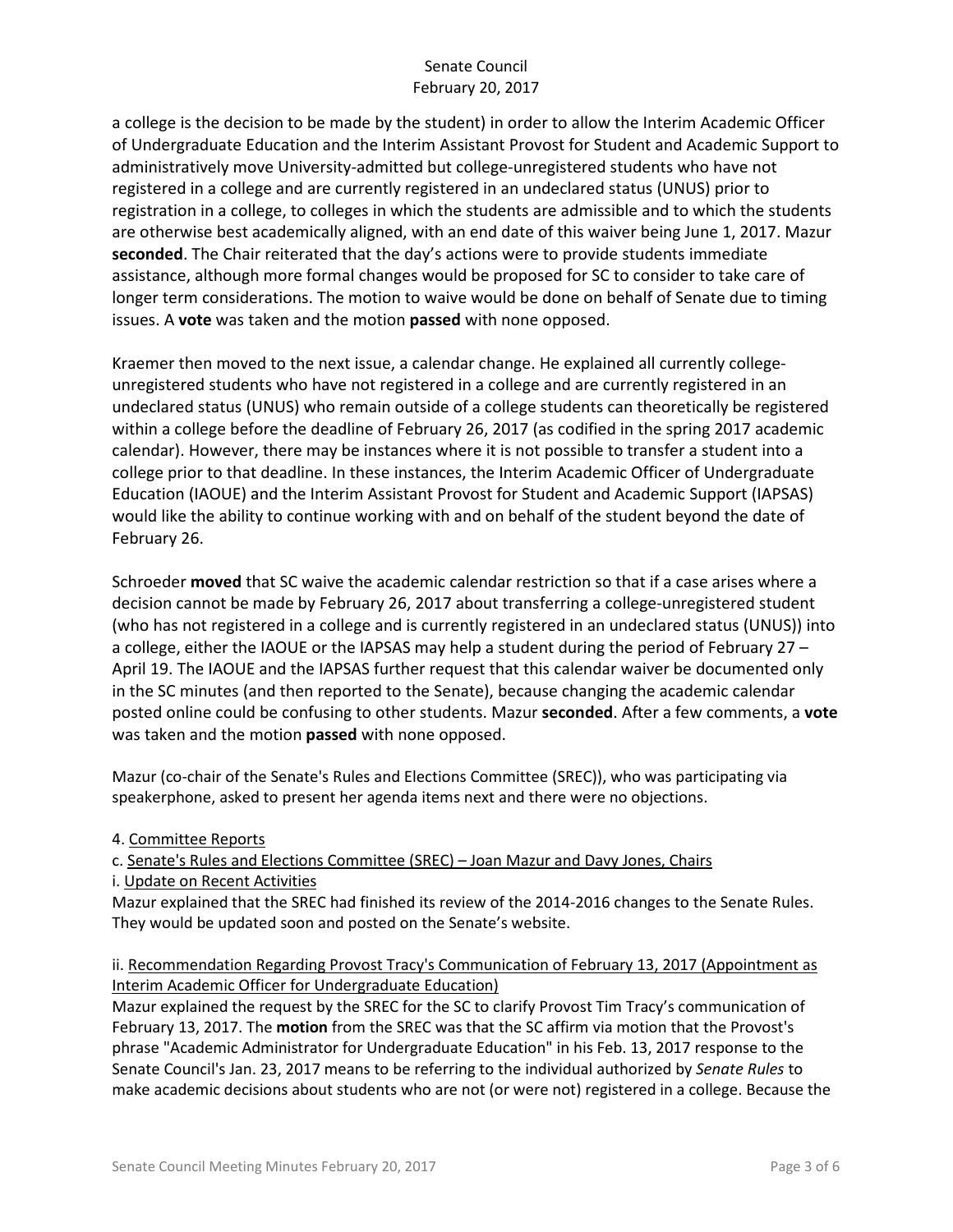motion came from committee, no **second** was required. There was no discussion. A **vote** was taken and the motion **passed** with none opposed.

iii. Recommendation from Senate's Rules and Elections Committee Regarding *Senate Rules 10.3* ("Senate-Approved Policy for Determining Meeting Times and Number of Credit Hours for Courses") Mazur explained that in the course of reviewing SR 10.3 in regards to distance-learning courses, the SREC realized that the arithmetic in equivalency grid simply did not add up. These equivalencies are causing a problem as the SREC works with the Senate Committee on Distance Learning and eLearning (SCDLeL) on some distance-learning related issues. Mazur explained that the SREC **moved** to ask the SC to refer issues about *SR 10.3* to the Senate Admissions & Academic Standards Committee (SAASC) for review and possible correction. Because the motion came from committee, no **second** was required. A **vote** was taken and the motion **passed** with none opposed.

## a. Senate's Academic Programs Committee (SAPC) – Margaret Schroeder, Chair

#### i. Proposed New Graduate Certificate in Baroque Trumpet

Schroeder, chair of the Senate's Academic Programs Committee (SAPC), explained the proposal. The **motion** from the SAPC was a recommendation that the Senate approve the establishment of a new Graduate Certificate in Baroque Trumpet, in the School of Music within the College of Fine Arts. Because the motion came from committee, no **second** was required. There were a few questions and comments from SC members. A **vote** was taken and the motion **passed** with none opposed.

### ii. Proposed New University Scholars Program: BA Social Work and MA Social Work

Schroeder explained the proposal. The **motion** from the SAPC was a recommendation that the Senate approve the establishment of a new University Scholars Program of a BASW Social Work and MSW Social Work within the College of Social Work. There were no questions from SC members. A **vote** was taken and the motion **passed** with none opposed.

## 6. Update on Parking and Transportation Initiatives - Director of Parking and Transportation Services Lance Broeking

Guest Lance Broeking (director of parking and transportation services), with the assistance of Melody Flowers (executive director for strategic analysis and policy), shared information with SC members about the proposed new tiered cost rates for parking on campus, to begin with the 2017-18 academic year. There were a number of questions from SC members. The Chair invited Broeking and Flowers to attend the March 20 Senate meeting and they said were willing to do so.

#### 4. Committee Reports

## b. Senate's Admissions and Academic Standards Committee (SAASC) - Scott Yost, Chair

i. SGA's Proposed Changes to *Senate Rules 5.2.4.2* ("Excused Absences")

Reid explained the rationale behind the proposal from the Student Government Association (SGA), which was to include interviews for full-time job opportunities post-graduation and interviews for graduate or professional school. She explained that there had been instances of students who wanted and needed to one or the other of the two types of interviews but whose professors had refused to grant the students an excused absence.

Guest Scott Yost, chair of the Senate's Admissions and Academic Standards Committee (SAASC), explained the SAASC's deliberations. Yost explained that there was almost unanimous opposition to the SGA's proposal, in part due to beliefs that the problems were not so widespread as to warrant a change to *SR 5.2.4.2*. Additional aspects that were considered included the possible disruption to a course if a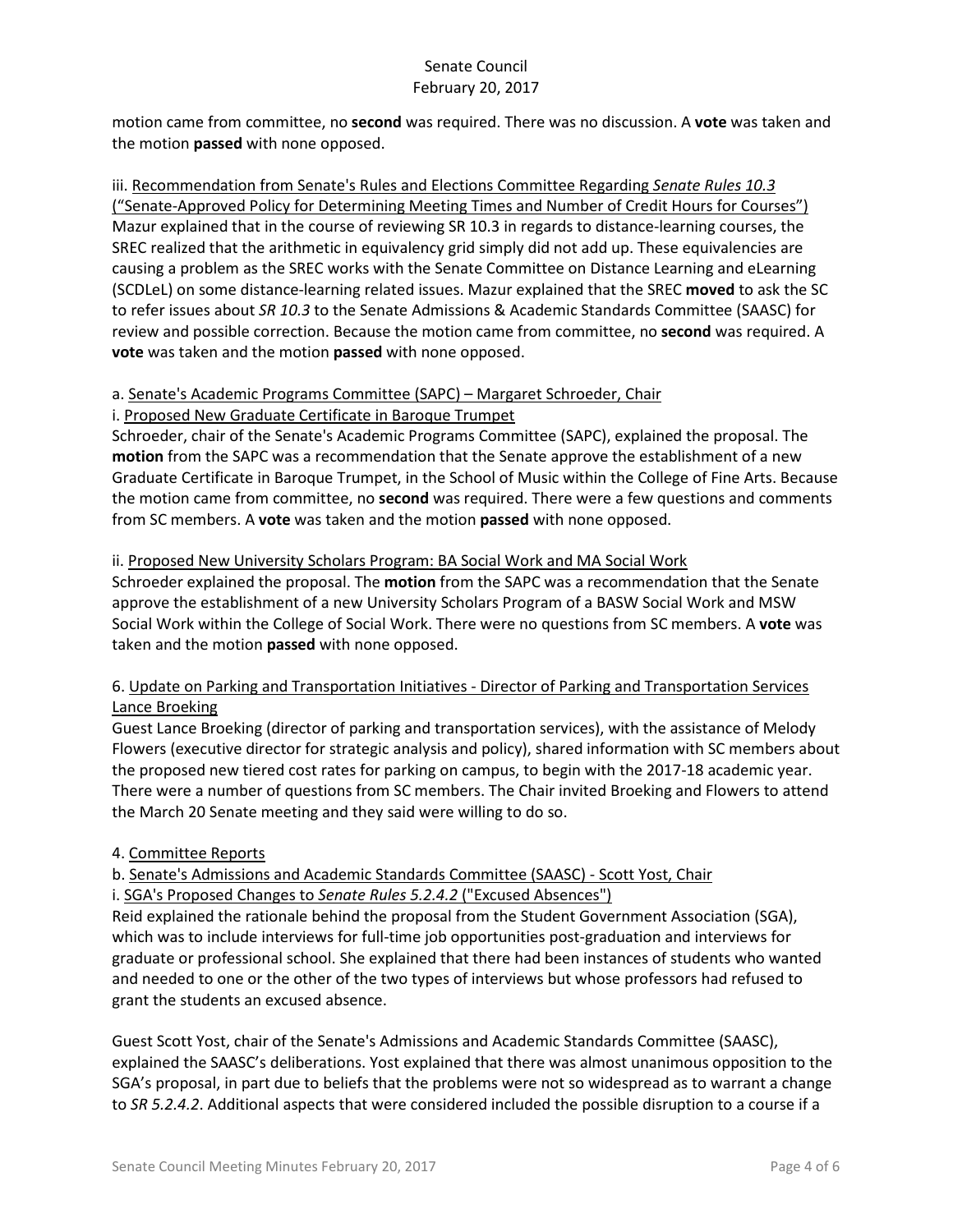student was part of a group project and also that the primary focus of students while enrolled at UK should be their academic studies; getting a job was something that would occur after graduation.

There were a number of comments from SC members. SC members that spoke about the proposal were in favor of approving the change as proposed by the SGA. Below are representative comments.

- The problem may not be widespread, but that is not a reason to reject the proposal.
- Students typically have no control over the scheduling of interviews for law school and medical school.
- If a student had the flu and missed a major project or exam, that would be similarly disruptive to the classroom and the student's education, but the student would have the opportunity to make up missed work.
- There is no recourse for a student who is denied the opportunity to make up work missed due to an interview.
- In some disciplinary fields it is common to have an interview spread out over three or four days, which would mean a student could miss more than one class period for one interview.

Two concerns were raised: appropriate verification of an absence if student missed a final exam; and differentiating between a full-time job in the student's academic career area and a non-professional job, such as working at a coffee shop. Reid responded that the proposal included language that allowed the instructor to request whatever they wanted for verification purposes. Reid continued, noting that no differentiation was made among types of jobs to avoid assumptions that one profession was better than another. There were additional comments.

Schroeder **moved** to recommend the Senate approve the SGA's proposed new language<sup>[1](#page-4-0)</sup> to *SR 5.2.4.2.E* ("Excused Absences") and moving the current language in E to a new subsection F. Grossman **seconded**. Yost commented that the any faculty member could categorize any absence as excused; SAASC's suggestion was to add the language proposed by SGA as part of a "such as X" phrase to be inserted into the *SR*, to indicate that it was a type of excused absence. Grossman opined that if a faculty member was inclined to deny a student the opportunity for a job interview, having non-binding language in a "such as" phrase would not be meaningful. Reid thanked Yost for the suggestion, but indicated that she shared Grossman's concern.

There being no further discussion, a **vote** was taken and the motion **passed** with one opposed. Given the time, the meeting was adjourned at 5:12 pm by a **motion** from Grossman and **second** from Wood.

> Respectfully submitted by Katherine M. McCormick, Senate Council Chair

<span id="page-4-0"></span><sup>&</sup>lt;sup>1</sup> "Interviews for full-time job opportunities post-graduation and interviews for graduate or professional school. The student must notify the Instructor of Record prior to the occurrence of such absences. Instructors of record have the right to request appropriate verification."